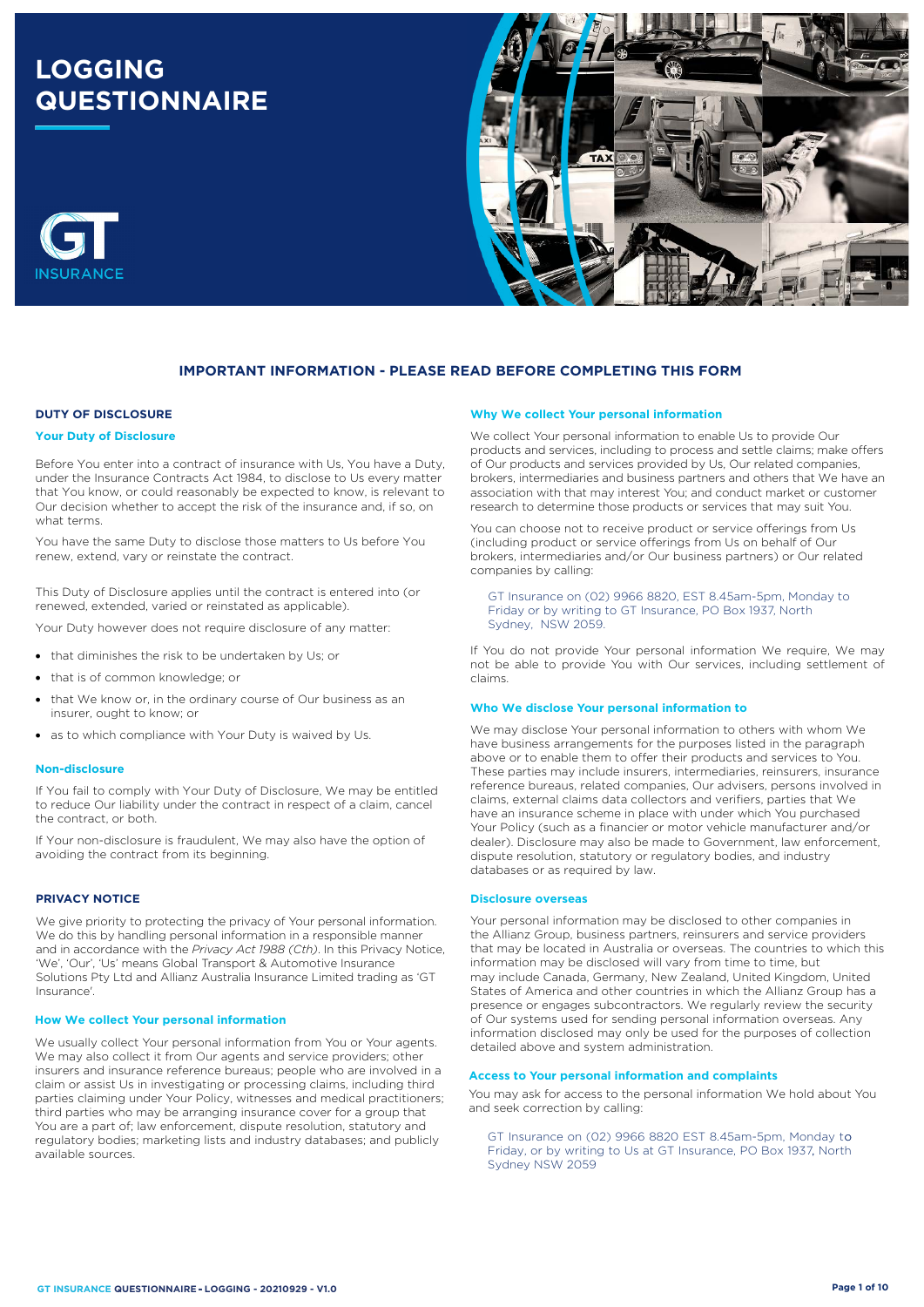Our Privacy Policy contains details about how You may make a complaint about a breach of the privacy principles contained in the *Privacy Act 1988 (Cth)* and how We deal with complaints. Our Privacy Policy is available at [www.gtins.com.au](https://www.gtins.com.au/documents-and-policies/) and [www.allianz.com.au](https://www.allianz.com.au/about-us/privacy/)

#### **Telephone Call Recording**

We may record incoming and/or outgoing telephone calls for training or verification purposes. Where We have recorded a telephone call, We can provide You with a copy at Your request, where it is reasonable to do so.

#### **Your Consent**

By providing Us with personal information You and any other person You provide personal information for, consent to these uses and disclosures until You tell Us otherwise. If You wish to withdraw Your consent, including for such things as receiving information on products and offers by Us or persons We have an association with, please contact Us.

### **GENERAL INSURANCE CODE OF PRACTICE**

The General Insurance Code of Practice was developed by the Insurance Council of Australia to further raise standards of practice and service across the insurance industry. The Code Governance Committee (CGC) is an independent body that monitors and enforces insurers' compliance with the Code.

You can obtain more information on the Code of Practice and how it assists you by contacting Us. Contact details are provided below and on the back cover of the Product Disclosure Statement or Policy Document.

, Friday, or by writing to Us at GT Insurance, PO Box 1937, North GT Insurance on (02) 9966 8820 EST 8.45am-5pm, Monday to Sydney NSW 2059

For more information on the Code Governance Committee (CGC) go to <https://insurancecode.org.au/>

### **SUBROGATION**

You may prejudice Your rights in relation to a claim made under this policy if without prior agreement from Us, You make an agreement with a third party that will prevent Us from recovering a loss from that or another party.

#### **DUTY OF UTMOST GOOD FAITH**

Every insurance contract is subject to the duty of utmost good faith which requires both the Insured and the Insurer to act towards each other in utmost good faith. Failure to do so on the part of the Insured may prejudice any claim made under the policy or the continuation of insurance cover by the Insurer.

#### **CHANGE OF RISK OR CIRCUMSTANCE**

It is vital that You provide Us with notification of any changes in Your risk profile which may be relevant to the terms and conditions of this insurance. This is including but not limited to changes in business activities and acquisitions which occur after the date of the Declaration.

#### **THE INSURER**

Allianz Australia Insurance Limited (incorporated in Australia); ABN 15 000 122 850; AFS Licence No. 234708 of 10 Carrington Street Sydney, 2000.

### **THE UNDERWRITING AGENCY**

Global Transport & Automotive Insurance Solutions Pty Ltd (trading as GT Insurance) AFS Licence No. 240714 ABN 93 069 048 255 of Level 3, Suite 3.01, 213 Miller Street, North Sydney, NSW 2060 is an underwriting agency which specialises in arranging insurance in respect of Motor Vehicles and Mobile Plant and related insurances. GT Insurance acts as the agent of Allianz to market, solicit, offer, arrange and administer the insurance.

GT Insurance has a binding authority to issue, vary and cancel contracts of insurance and to deal with or settle claims on behalf of Allianz. If You need information about this insurance in the first instance, contact GT Insurance.

## **COMPLETING THIS FORM/QUESTIONNAIRE:**

**Please complete all sections in full and provide any requested attachments.**

- **This form may be printed and completed in handwriting or it may be completed electronically as an interactive pdf with fillable form fields. If completing electronically, please download to your local computer and complete using Adobe Acrobat Reader (Fill & Sign tool).**
- **If more space is required when completing this form, please attach a separate sheet.**
- **The use of the term 'You' or 'Your' in this form refers to an Insured and their subsidiary companies and other entities in which they have a controlling interest.**
- **The use of the term 'We', 'Our' or 'Us' in this form refers to the Insurer and its Underwriting Agency.**
- **It is important to refer to the relevant Product Disclosure Statement and Policy Document which sets out the terms and conditions of cover offered. Please contact your local GT Insurance office or speak to your Intermediary.**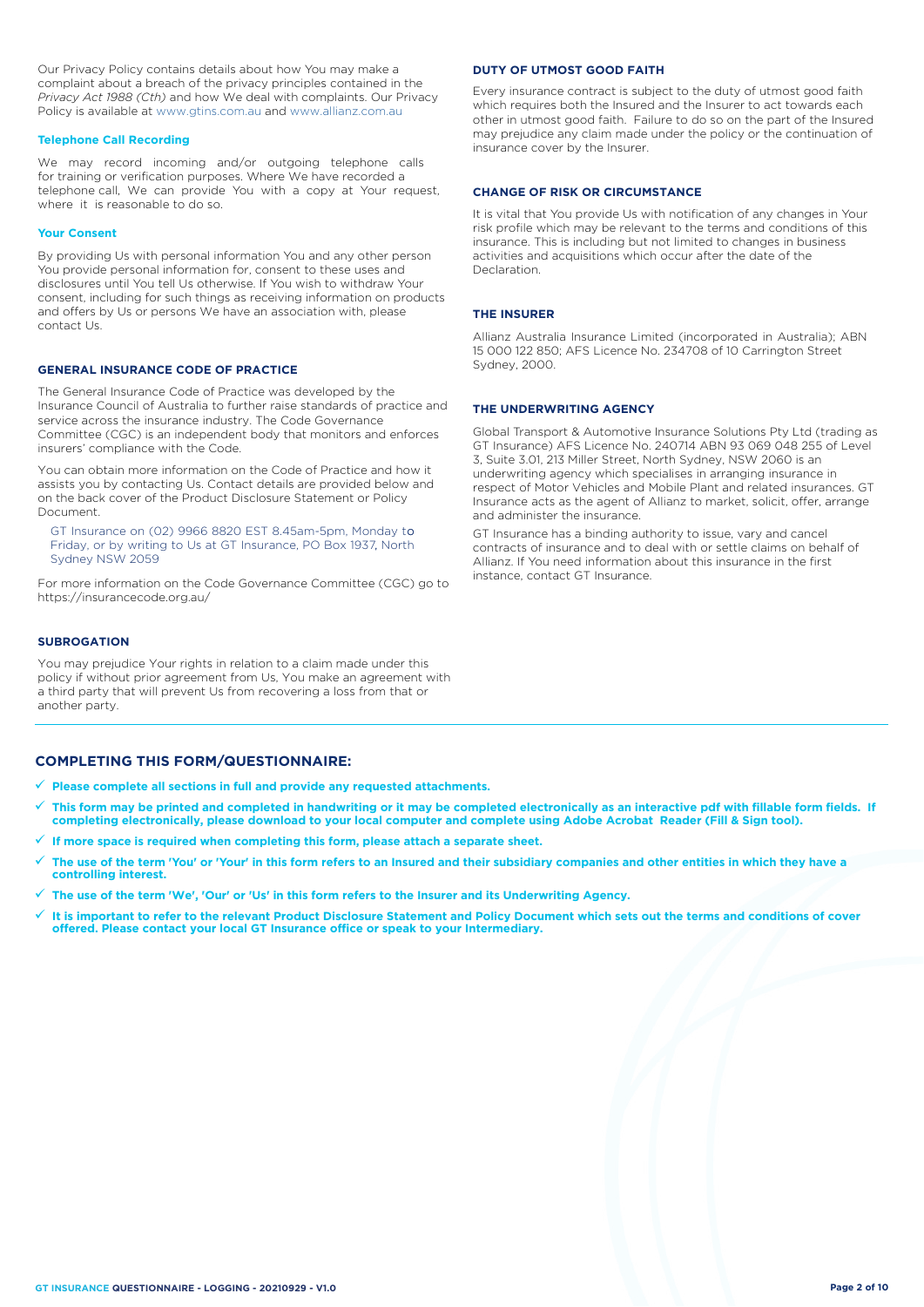## **Section 1. Your Contact Details**

| Business Name(s) & Trading Name(s)                                 |                                                                                         |
|--------------------------------------------------------------------|-----------------------------------------------------------------------------------------|
| Main Trading Company ABN<br>Australian Business Number (11 digits) |                                                                                         |
| Website                                                            |                                                                                         |
| Main Business/Depot Address                                        |                                                                                         |
| Suburb                                                             | Postcode                                                                                |
| State or Territory                                                 | <b>NSW</b><br><b>VIC</b><br>)sa<br>QLD<br><b>TAS</b><br>ACT<br><b>WA</b>                |
| Do you operate from any other depots/locations?                    | If 'Yes', please provide the following:<br>No<br>Yes                                    |
| Other Address                                                      |                                                                                         |
| Suburb                                                             | Postcode                                                                                |
| State or Territory                                                 | <b>NSW</b><br>$)$ QLD<br>$\bigcup$ VIC<br>$)$ act<br><b>TAS</b><br>)SA<br><b>WA</b>     |
| <b>Section 2. Your Business Details</b>                            |                                                                                         |
| Description of Your business /<br>occupation                       |                                                                                         |
| How long has the business<br>been in operation?                    | Specify number of Years<br>New Venture<br>OR.                                           |
| Total number of Office /<br>Management Staff?                      |                                                                                         |
|                                                                    | Has the company been through a change of management in the last 12 months?<br>No<br>Yes |
| Please provide details of your largest current contracts:          |                                                                                         |
| <b>CONTRACT1</b><br>Location                                       |                                                                                         |
| Forest Type                                                        | Native Forest<br>Industrial Plantation<br>Other Forest (specify)                        |
|                                                                    |                                                                                         |
| State Forest Controlled?                                           | Yes<br>No                                                                               |
| Maximum Value of Vehicles (\$)                                     | Percentage of<br>Percentage of<br>Softwood (%)<br>Hardwood (%)                          |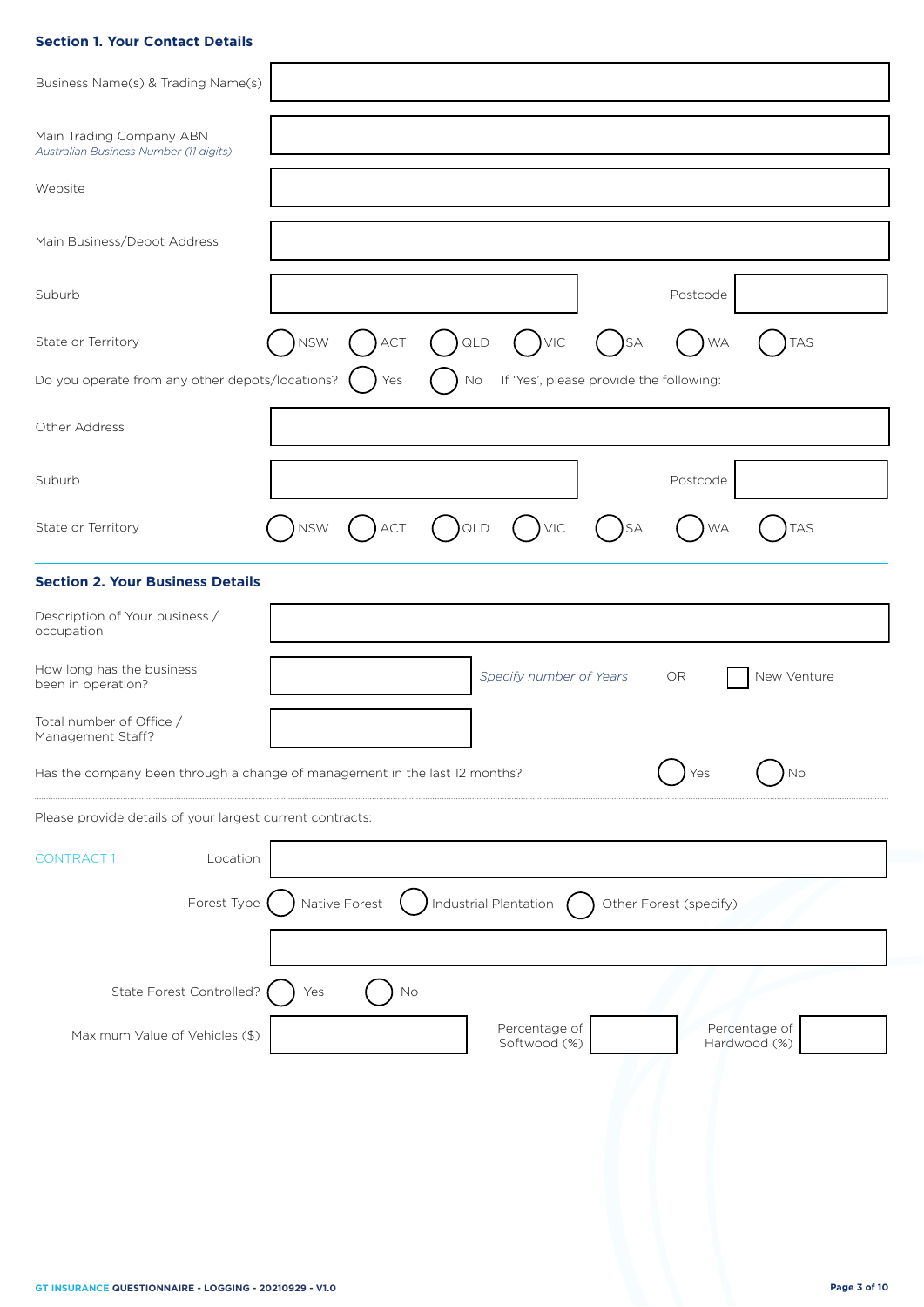| Location<br><b>CONTRACT 2</b>                                 |                                                                                             |
|---------------------------------------------------------------|---------------------------------------------------------------------------------------------|
| Forest Type                                                   | Native Forest<br>Industrial Plantation<br>Other Forest (specify)                            |
|                                                               |                                                                                             |
| State Forest Controlled?                                      | No<br>Yes                                                                                   |
| Maximum Value of Vehicles (\$)                                | Percentage of<br>Percentage of<br>Softwood (%)<br>Hardwood (%)                              |
| <b>CONTRACT 3</b><br>Location                                 |                                                                                             |
| Forest Type                                                   | Native Forest<br>Industrial Plantation<br>Other Forest (specify)                            |
| State Forest Controlled?                                      | No<br>Yes                                                                                   |
| Maximum Value of Vehicles (\$)                                | Percentage of<br>Percentage of<br>Softwood (%)<br>Hardwood (%)                              |
| Location<br><b>CONTRACT 4</b>                                 |                                                                                             |
| Forest Type                                                   | Native Forest<br>Industrial Plantation<br>Other Forest (specify)                            |
| State Forest Controlled?                                      | No<br>Yes                                                                                   |
| Maximum Value of Vehicles (\$)                                | Percentage of<br>Percentage of<br>Softwood (%)<br>Hardwood (%)                              |
| <b>Section 3. Risk Management Details</b>                     |                                                                                             |
| Part A: General                                               |                                                                                             |
| Please provide the following:                                 | Yes<br>No                                                                                   |
| Do you have a dedicated Risk Manager?                         |                                                                                             |
| Do you comply with Work Health & Safety Legislation?          |                                                                                             |
| Do you comply with the applicable Forestry Codes of Practice? |                                                                                             |
|                                                               | Please list any industry related association memberships and accreditations which are held: |
|                                                               |                                                                                             |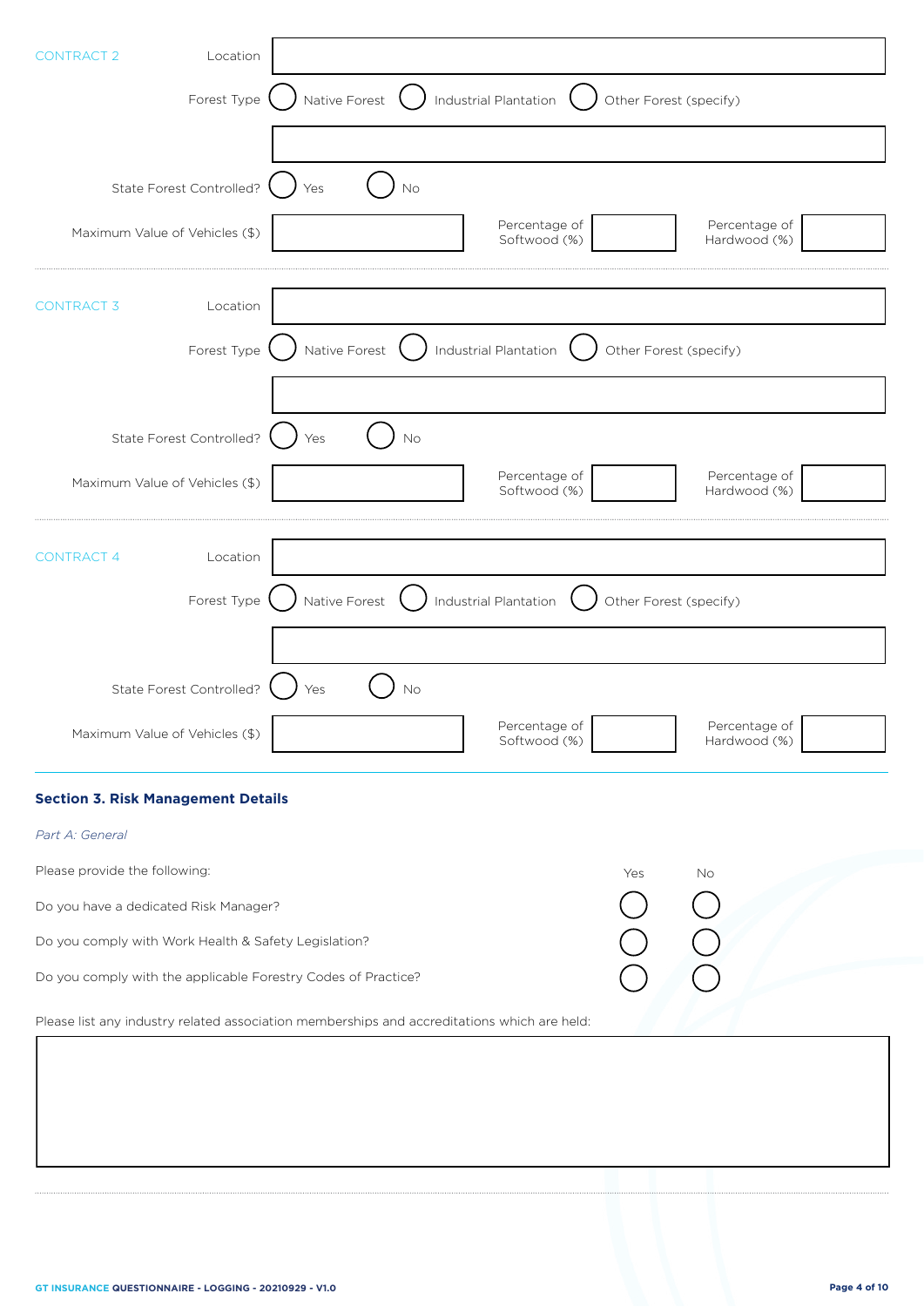## *Part B: Harvesting Equipment (if not applicable, please proceed to Part C: Transport Vehicles)*

Please indicate the type of fixed fire suppression system fitted to each plant:

*Specify Plant ID in the boxes below. If additional space is required please attach a separate sheet.*

|           | Manual Activation | Auto with<br>Thermal Sensors | Auto with<br>Infrared Sensors | None |
|-----------|-------------------|------------------------------|-------------------------------|------|
| Plant ID: |                   |                              |                               |      |
| Plant ID: |                   |                              |                               |      |
| Plant ID: |                   |                              |                               |      |
| Plant ID: |                   |                              |                               |      |
| Plant ID: |                   |                              |                               |      |
| Plant ID: |                   |                              |                               |      |
| Plant ID: |                   |                              |                               |      |
| Plant ID: |                   |                              |                               |      |

Please provide details of all other fire fighting equipment which is on site:

| How often is fire training provided?<br>Specify in months                                                         |     |    |
|-------------------------------------------------------------------------------------------------------------------|-----|----|
| Please provide details relating to the following fire safety measures:                                            | Yes | No |
| Do you have a documented Fire Safety Procedures Manual?                                                           |     |    |
| Are operators required to inspect for signs of fuel or hydraulic system leakage before starting the machine?      |     |    |
| Are operators required to stay with the machine for at least 15 minutes after shut down?                          |     |    |
| Can the machines be removed from site quickly in the event of a bush fire?                                        |     |    |
| Do "locked" fuel caps protect fuel tanks from vandalism?                                                          |     |    |
| Do "locked" caps protect hydraulic systems from vandalism?                                                        |     |    |
| Do you have any other fire safety measures or security measures in place? If 'Yes', please provide details below: |     |    |
|                                                                                                                   |     |    |

*Part C: Transport Vehicles (if not applicable, please proceed to Part D: Auditing)*

Periodic medicals?

Drug & alcohol testing?

Licence checks?

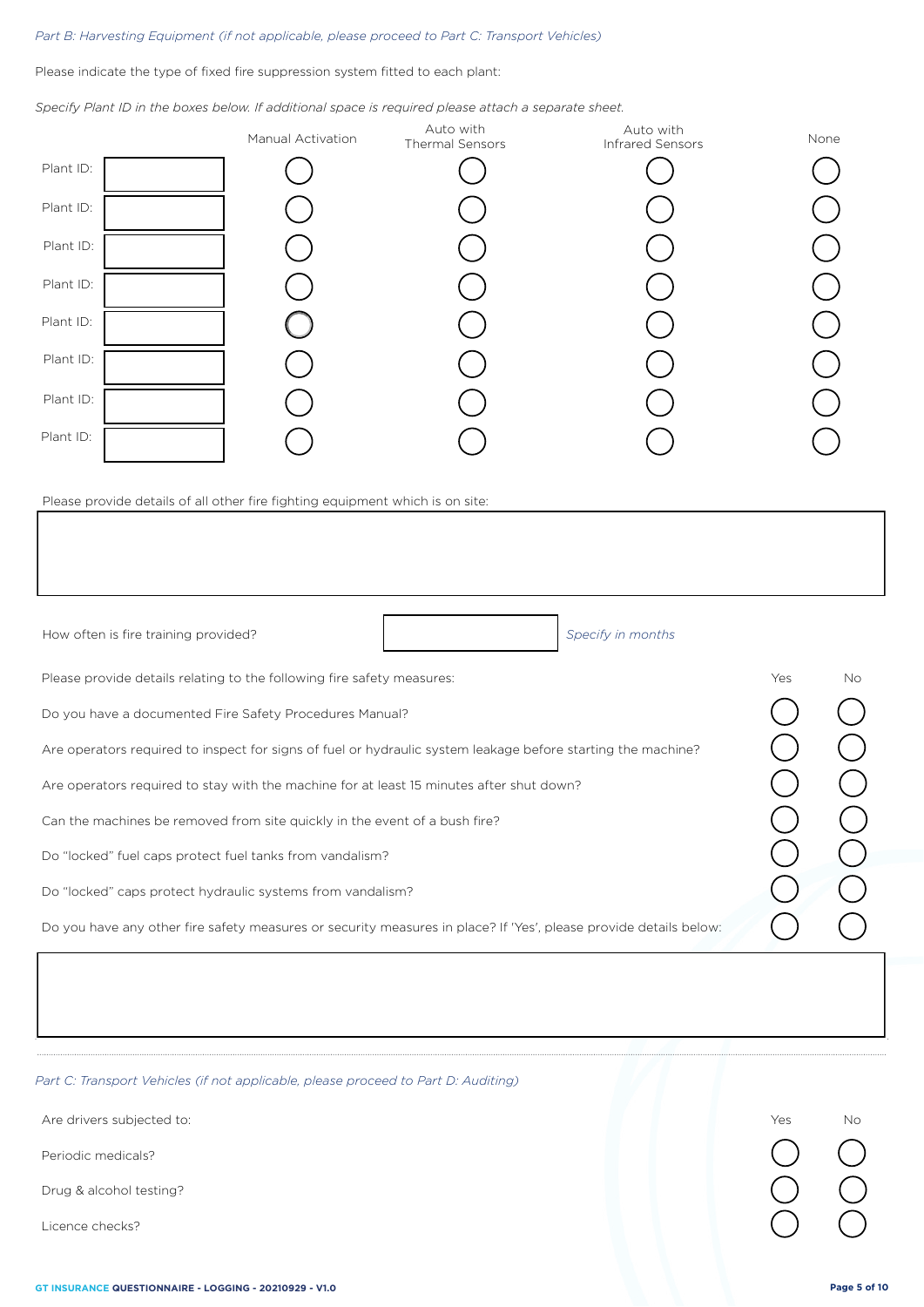| Are each of your drivers required to complete a risk assessment at the following times?<br>When they commence working on a new site<br>When they start working in a new or modified truck or machine<br>When there is an injury on site<br>When there is a change to the type of logs being transported<br>Pre-start checklist of daily maintenance<br>If answered 'No' to any of the above, how are drivers briefed in this regard? | Yes<br>No |
|--------------------------------------------------------------------------------------------------------------------------------------------------------------------------------------------------------------------------------------------------------------------------------------------------------------------------------------------------------------------------------------------------------------------------------------|-----------|
| Are drivers required to provide evidence of their completed units of competency from the Forest and<br>Forest Products Industry Training Package? (in accordance with the National competency standards)                                                                                                                                                                                                                             | Νo<br>Yes |
| Do you have documented Emergency plans and procedures in relation to the following?<br>Motor Vehicle accident<br>Injured workers                                                                                                                                                                                                                                                                                                     | No<br>Yes |
| Unauthorised persons entering a work site<br>Managing spills of fuel and oil<br>If answered 'Yes' to any of the above, please attach copies.                                                                                                                                                                                                                                                                                         |           |
| Do you monitor over speed limit driving of your trucks?<br>If 'Yes', please provide details of how you do this:                                                                                                                                                                                                                                                                                                                      | Νo<br>Yes |
| How do you manage drivers who breach speed limits?                                                                                                                                                                                                                                                                                                                                                                                   |           |
| Is there a mechanism to ensure your load weights are within regulations?                                                                                                                                                                                                                                                                                                                                                             |           |
| If 'Yes', how is this achieved?                                                                                                                                                                                                                                                                                                                                                                                                      |           |
|                                                                                                                                                                                                                                                                                                                                                                                                                                      |           |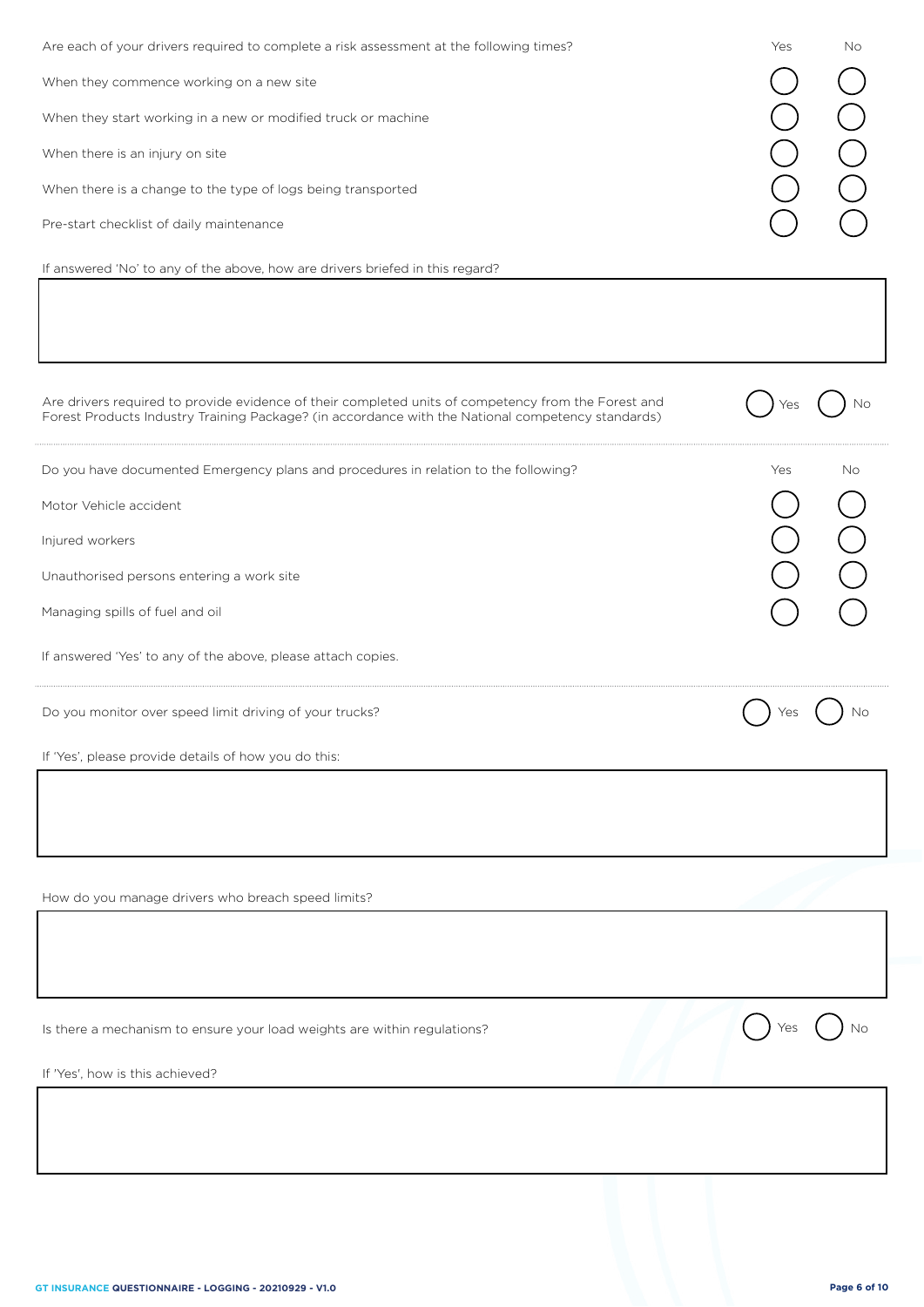| Part D: Auditing                                                                       |                                                                                                                             |
|----------------------------------------------------------------------------------------|-----------------------------------------------------------------------------------------------------------------------------|
| Do you perform internal audits of your policies and procedures?                        | If 'Yes', what is the<br>frequency of<br>No<br>Yes<br>internal audits?                                                      |
| Do you perform external audits of your policies and procedures?                        | Yes<br>No                                                                                                                   |
| If 'Yes', please advise the frequency of external audits and name of external auditor? |                                                                                                                             |
|                                                                                        |                                                                                                                             |
|                                                                                        |                                                                                                                             |
|                                                                                        |                                                                                                                             |
| <b>Section 4. Harvesting Activities</b>                                                |                                                                                                                             |
| Is your business involved in (select one):                                             | a. Transportation of harvested logs only                                                                                    |
|                                                                                        | b. Harvesting of trees only                                                                                                 |
|                                                                                        | c. Harvesting of trees and transportation of harvested logs                                                                 |
| If you have selected a. above, please proceed to Section 5. Trucking Vehicles          |                                                                                                                             |
| Number of permanent plant operators                                                    | Number of contracted or<br>casual plant operators                                                                           |
| Does the fleet contain any modified excavators used for harvesting?                    | No<br>Yes                                                                                                                   |
|                                                                                        | If 'Yes', please specify number of modified excavators and list each item (attach separate sheet if more space is required) |
|                                                                                        |                                                                                                                             |
|                                                                                        |                                                                                                                             |
|                                                                                        |                                                                                                                             |
| Does the fleet contain any tree harvesters?                                            | Yes<br>No                                                                                                                   |
|                                                                                        | If 'Yes', please specify number of tree harvesters and list each item (attach separate sheet if more space is required)     |
|                                                                                        |                                                                                                                             |
|                                                                                        |                                                                                                                             |
|                                                                                        |                                                                                                                             |
| Does the fleet contain any log bunchers?                                               | No                                                                                                                          |
|                                                                                        |                                                                                                                             |
|                                                                                        | If 'Yes', please specify number of log bunchers and list each item (attach separate sheet if more space is required)        |
|                                                                                        |                                                                                                                             |
|                                                                                        |                                                                                                                             |
| Does the fleet contain any log forwarders?                                             | No                                                                                                                          |
|                                                                                        |                                                                                                                             |
|                                                                                        | If 'Yes', please specify number of log forwarders and list each item (attach separate sheet if more space is required)      |
|                                                                                        |                                                                                                                             |
|                                                                                        |                                                                                                                             |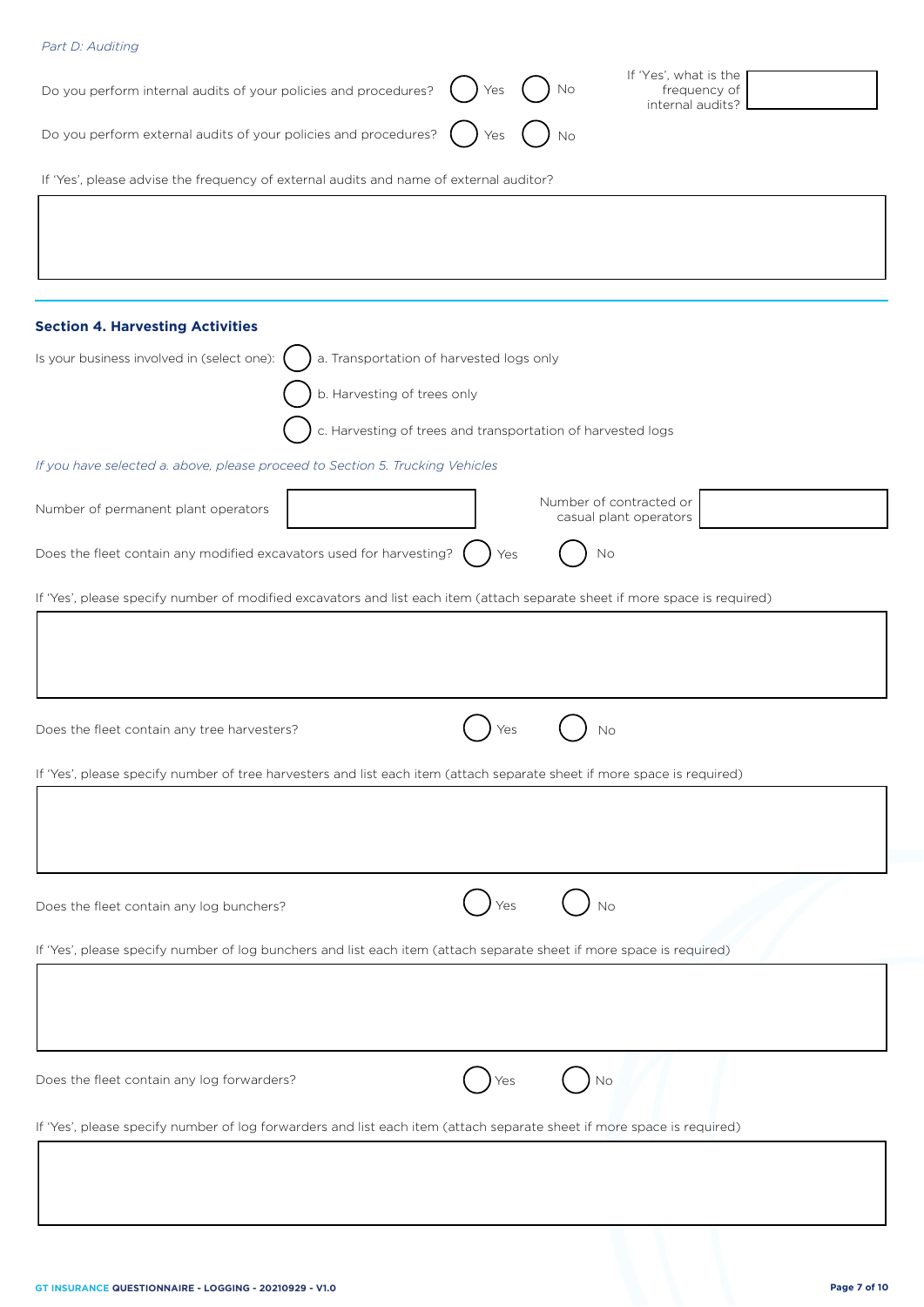

If 'Yes', please list which locations:

## **Section 5. Trucking Vehicles** *(if not applicable, please proceed to Section 6. Forest Roads)*

Please provide the following details for vehicles involved in transporting:

| Location | Total No.<br>Distance<br>Destination<br>of Trucks<br>(kms) |  | No. of<br>Trucks with<br>$\sf{electronic}$<br>roll stability | Frequency<br>of trips<br>per day |
|----------|------------------------------------------------------------|--|--------------------------------------------------------------|----------------------------------|
|          |                                                            |  |                                                              |                                  |
|          |                                                            |  |                                                              |                                  |
|          |                                                            |  |                                                              |                                  |
|          |                                                            |  |                                                              |                                  |
|          |                                                            |  |                                                              |                                  |
|          |                                                            |  |                                                              |                                  |
|          |                                                            |  |                                                              |                                  |
|          |                                                            |  |                                                              |                                  |
|          |                                                            |  |                                                              |                                  |

Is each of your vehicles equipped with the following: No was not all the following: No was not all the following: No was not all the following: No was not all the following: No was not all the following: No was not all the

A disposable camera or dashcam?

Accident procedures?

Extinguisher?

First aid kit?

A load restraints guide?

A company route guide?

A company procedures guide?

Working cruise control?

Satellite/GPS tracking systems?

If 'Yes', are these systems used to measure driver performance and speed?

DOOOOOOO OOOOOOOO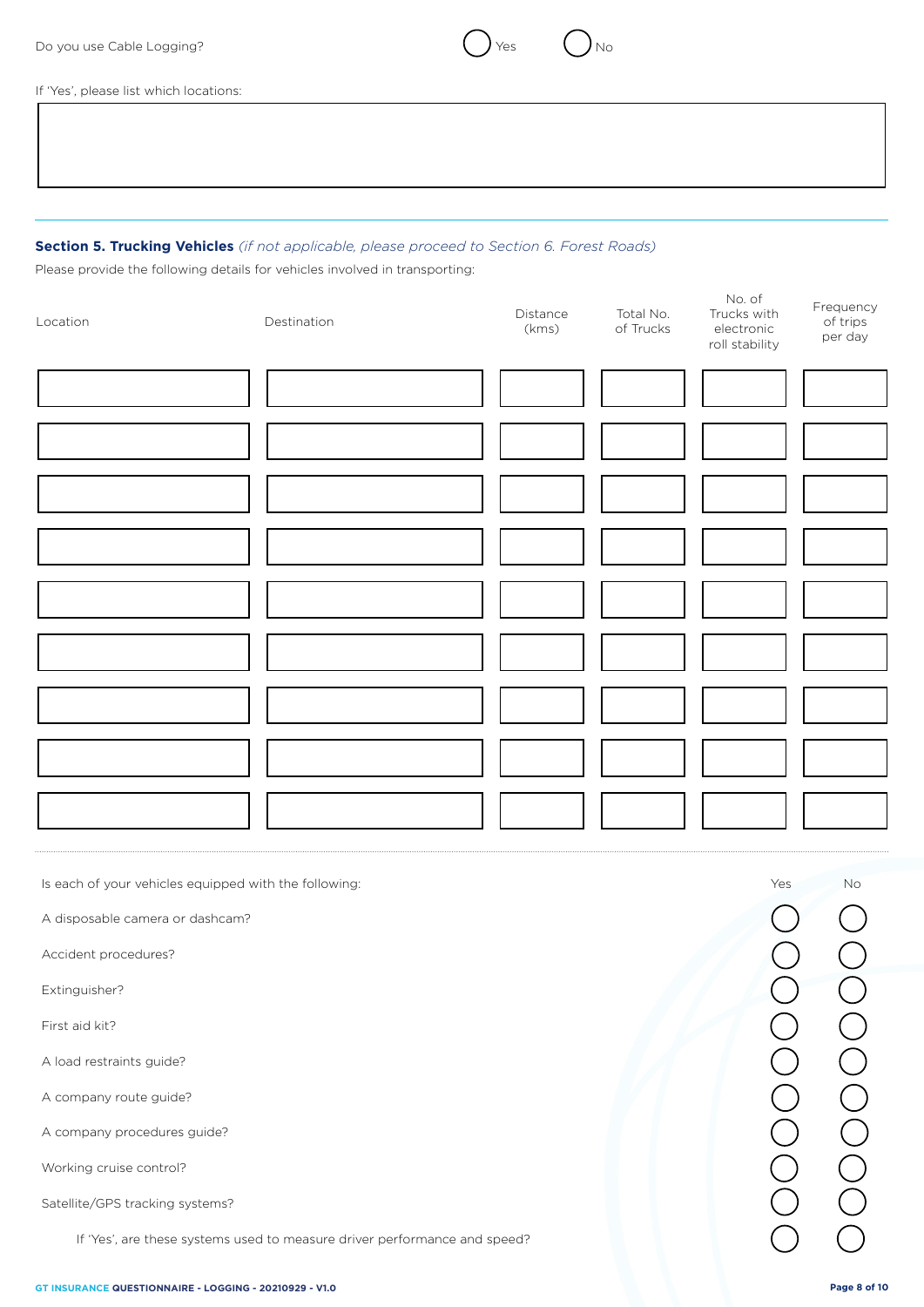| <b>Section 6. Forest Roads</b>                                                                                                                                                                                                                                       |     |                  |
|----------------------------------------------------------------------------------------------------------------------------------------------------------------------------------------------------------------------------------------------------------------------|-----|------------------|
| Do the forest roads have suitable places for passing or are they wide enough to allow for passing?<br>Are the forest roads open to the public?<br>Do you determine the safe speed limit of the applicable access roads to the harvesting area?<br>If 'No', who does? | Yes | <b>No</b>        |
|                                                                                                                                                                                                                                                                      |     |                  |
| How often are forestry roads inspected and maintained?                                                                                                                                                                                                               |     |                  |
| No<br>Are you responsible for the maintenance of the road?<br>Yes                                                                                                                                                                                                    |     |                  |
| If 'Yes', what is the risk management process?                                                                                                                                                                                                                       |     |                  |
|                                                                                                                                                                                                                                                                      |     |                  |
| <b>Section 7. Servicing &amp; Maintenance</b>                                                                                                                                                                                                                        |     |                  |
| What is the schedule of maintenance for:<br>Plant<br>Trucks                                                                                                                                                                                                          |     | Specify in hours |
| Do you use any software to record and manage your maintenance schedule?<br>Νo<br>Yes                                                                                                                                                                                 |     |                  |
| How frequently do operators clean the engine bays of harvesting equipment?                                                                                                                                                                                           |     |                  |
|                                                                                                                                                                                                                                                                      |     |                  |
|                                                                                                                                                                                                                                                                      |     |                  |
| How often are fixed fire suppression systems serviced?                                                                                                                                                                                                               |     |                  |

How often is harvesting equipment degreased or steam cleaned to remove oils, fuels and grease?